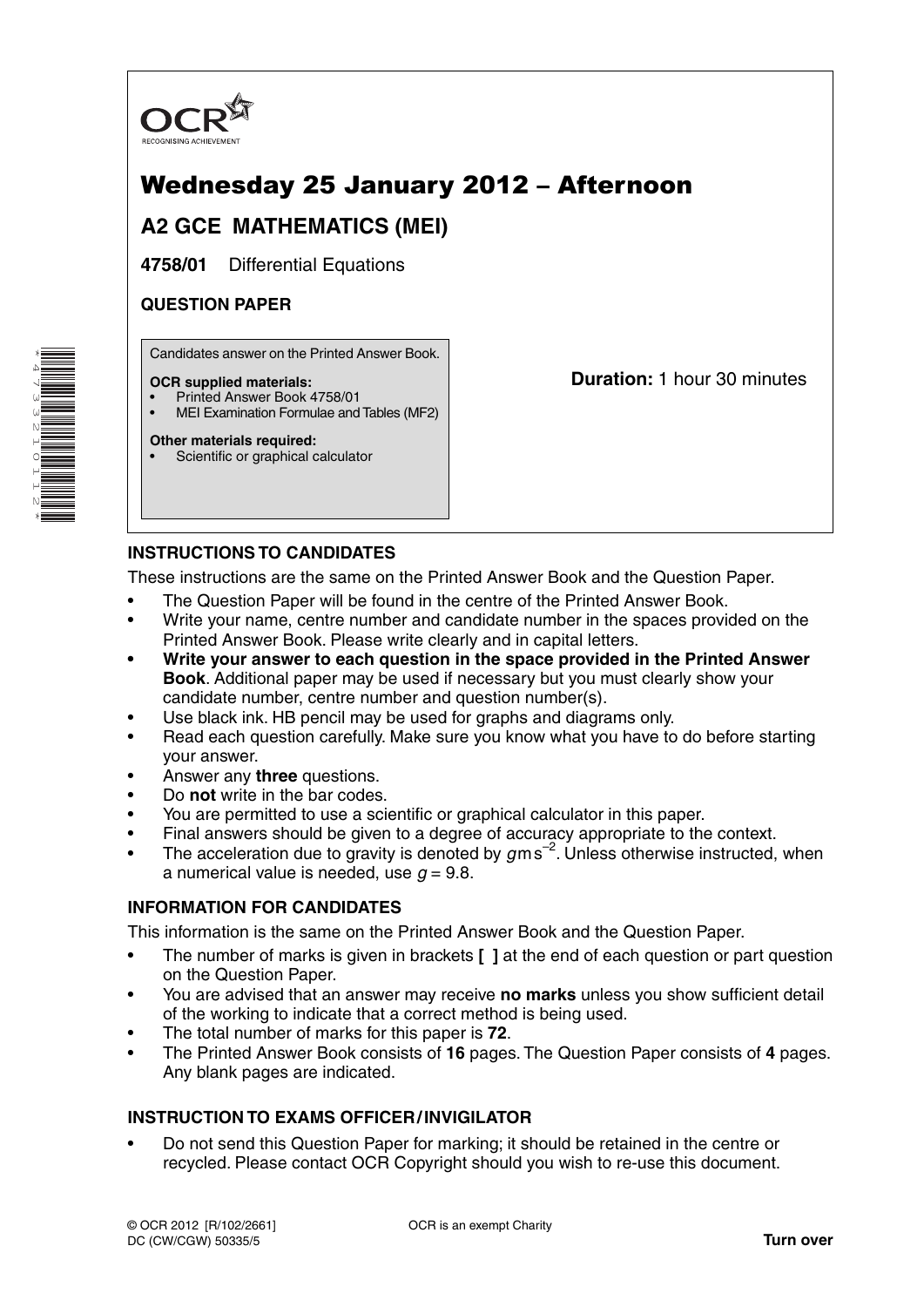- **1** Fig. 1 shows a particle of mass 0.5 kg hanging from a light vertical spring. At time *t* seconds its displacement is *x* m below its equilibrium level and its velocity is *v* m s−<sup>1</sup> vertically downwards. The forces on the particle are
	- its weight, 0.5*g* N,
	- the tension in the spring,  $2.5(x + 0.2g)$  N,
	- the resistance to motion,  $k \nu$  N, where  $k$  is a positive constant. equilibrium level *x*m



 **(i)** Use Newton's second law to write down the equation of motion for the particle, justifying the signs of the terms. Hence show that the displacement is described by the differential equation

$$
\frac{\mathrm{d}^2 x}{\mathrm{d}t^2} + 2k \frac{\mathrm{d}x}{\mathrm{d}t} + 5x = 0.
$$
 [4]

The particle is initially at rest with  $x = 0.1$ .

- **(ii)** Find the set of values of *k* for which the system is
	- (*A*) over-damped, (*B*) under-damped, (*C*) critically damped.

In each of the cases (*A*) and (*B*), sketch a possible displacement-time graph of the motion. **[7]**

**(iii)** Sketch a displacement-time graph of the motion of the particle in the case  $k = 0$ . [1]

A subsequent motion of the particle is modelled by the differential equation

$$
\frac{\mathrm{d}^2 x}{\mathrm{d}t^2} + 2\frac{\mathrm{d}x}{\mathrm{d}t} + 5x = \sin 4t.
$$

**(iv)** Find the particular solution subject to the conditions that the particle is initially at rest with  $x = 0$ . [12]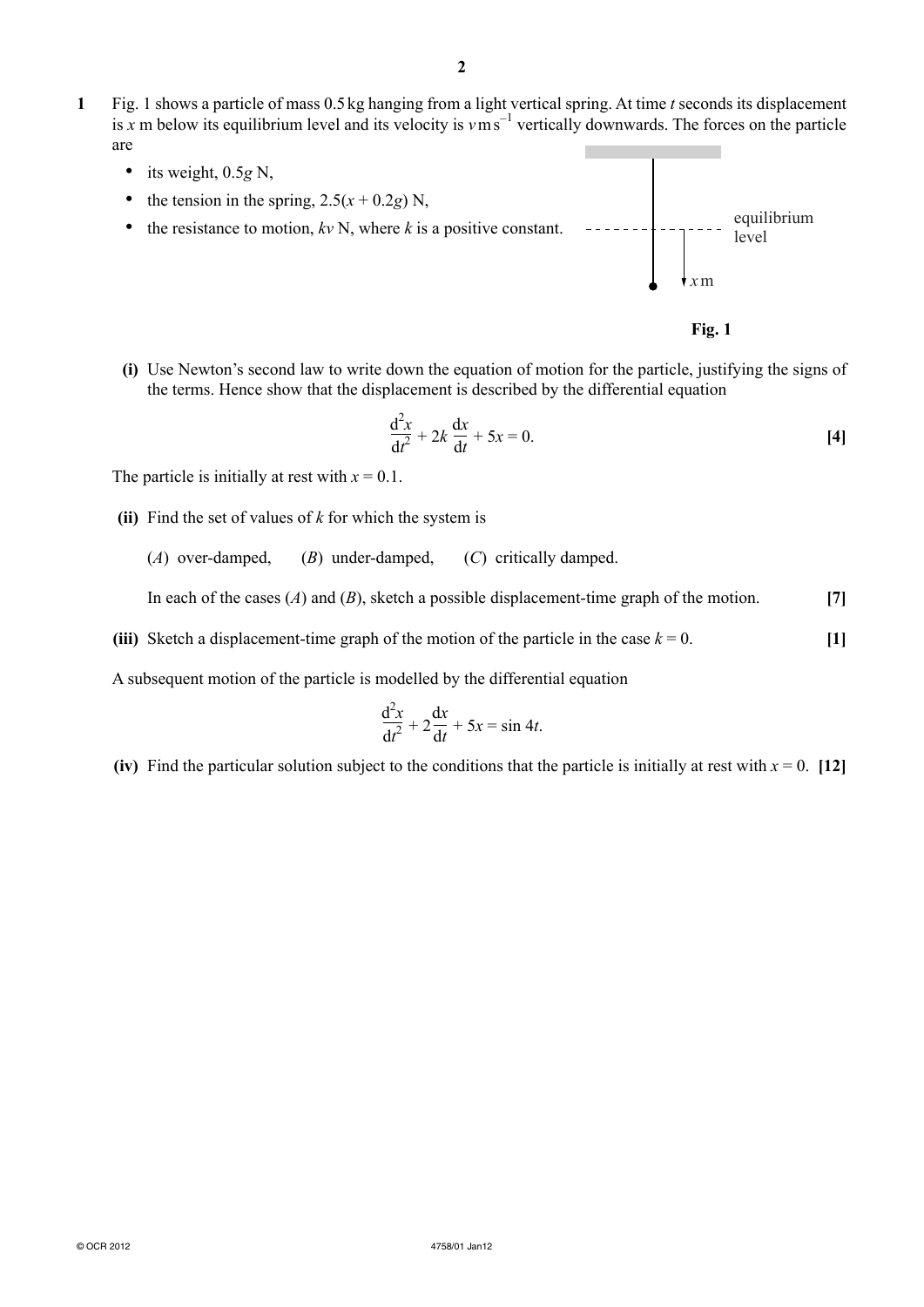**2** A population of bacteria grows from an initial size of 1000. After *t* hours the size of the population is *P*. After 10 hours the size of the population is 4000.

At first the rate of growth is modelled as being proportional to the size of the population.

 **(i)** Write down a differential equation modelling the population growth and solve it for *P* in terms of *t*.

To allow for constraints on the population growth, the model is revised to give

$$
\frac{\mathrm{d}P}{\mathrm{d}t} = kP(5000 - P),
$$

where *k* is a constant.

- **(ii)** Solve this differential equation to find *t* in terms of *P*, subject to the given conditions. **[9]**
- **(iii)** Find the time it takes for the population to reach 4900, giving your answer in hours, correct to two decimal places. **[1]**

The model is further refined to give

$$
\frac{\mathrm{d}P}{\mathrm{d}t} = 10^{-15}P^{\alpha}(5000 - P),
$$

where  $\alpha$  is a constant, and it is observed that the maximum *rate* of growth occurs when  $P = 4000$ .

(iv) Show that 
$$
\alpha = 4
$$
. [5]

Starting from  $t = 10$ ,  $P = 4000$ , Euler's method is used with a step length of 0.2 to solve this differential equation. The algorithm is given by  $t_{r+1} = t_r + h$ ,  $P_{r+1} = P_r + h\dot{P}_r$ .

**(v)** Continue the algorithm for two steps to estimate the size of the population when  $t = 10.4$ . [5]

**3** Consider the differential equation

$$
\frac{\mathrm{d}y}{\mathrm{d}x} - y = x.
$$

- **(i)** Sketch the isoclines d*y*  $\frac{dy}{dx}$  = *m* for *m* = 0, ±1, ±2. Hence draw a sketch of the tangent field. **[3]** 
	- **(ii)** State which of the isoclines is an asymptote to any solution curve. **[1]**
	- **(iii)** Sketch on your tangent field the solution curves through  $(2, 0)$  and  $(0, -2)$ . [3]
	- **(iv)** Use the integrating factor method to solve the differential equation for  $\gamma$  in terms of  $x$ , subject to the condition  $y = 3$  when  $x = 0$ . [7]

Now consider the differential equation

$$
\frac{\mathrm{d}y}{\mathrm{d}x} - y = \sin x.
$$

- **(v)** Find the complementary function and a particular integral. Hence state the general solution. **[6]**
- (vi) Find the solution subject to the condition  $y = 3$  when  $x = 0$  and sketch the solution curve. [4]

**[4]**